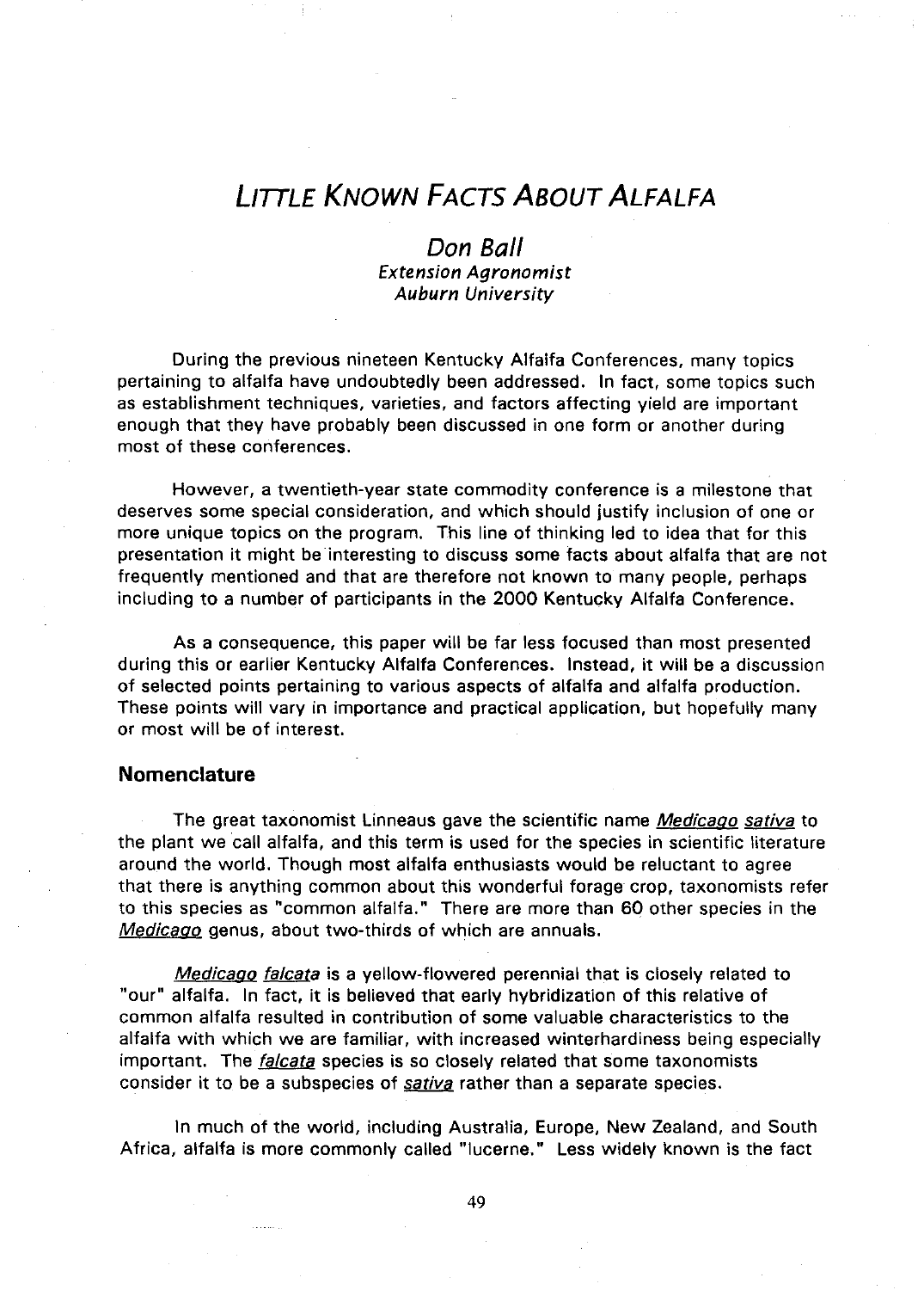that in other parts of the world alfalfa is (or has been) known by other common names including purple medic, snail clover, median herb, burgundy hay or burgundy clover, and Chilean clover.

## **History**

Alfalfa originated in the vicinity of what is now Turkey and Iran, and undoubtedly was consumed by grazing animals long before there was any recorded history. It probably was also domesticated in this area, and some historians believe this may have occurred concurrently with domestication of the horse. It is thought to be the first plant grown strictly for forage.

The earliest clear reference to alfalfa was in Turkish writings dating from 1300 B.C. However, at least one historian believes it is probably that alfalfa was cultivated 8,000 to 9,000 years ago (6,000 to 7,000 B.C.). Regardless, it is clear that alfalfa was recognized as a valuable crop by early man.

It is known that maritime trade was well developed in the eastern Mediterranean as early as 4,000 B.C., thus alfalfa seed could have been a commercial commodity for many centuries before it was mentioned in historical documents. Once its value had been recognized, alfalfa was spread around the world from its original center of origin and cultivation. It is believed to have been taken to what is now Europe, to China, and to India soon after the birth of Christ, if not before. It is known to have been introduced by the Spanish to South America in the 16th century.

The first record of alfalfa being grown on the North American continent was in 1736 in Savannah, Georgia. However, this effort failed, as did most other early efforts to introduce alfalfa from Europe into the eastern portion of what is now the United States. This lack of early success was almost certainly due to acid soils.

Interestingly, alfalfa made its first important inroads into what is now the United States as a result of missionaries introducing it from Mexico and from Chile into California where soils were less acid than those near the eastern coast of North America. Subsequently, "Chilean. clover" first became of importance during the Gold Rush period of 1847-1850.

European introduction eventually paid off as well, however. In 1857, a farmer from Germany who settled in Minnesota brought with him a plant he called "Ewiger Klee" (which means everlasting clover in German), but this was actually alfalfa. Though it initially performed poorly, he persisted in his efforts to grow it, and eventually had reasonably good success.

Many years later the Minnesota Experiment Station and the USDA used this germplasm in developing the variety 'Grimm', which probably contributed more to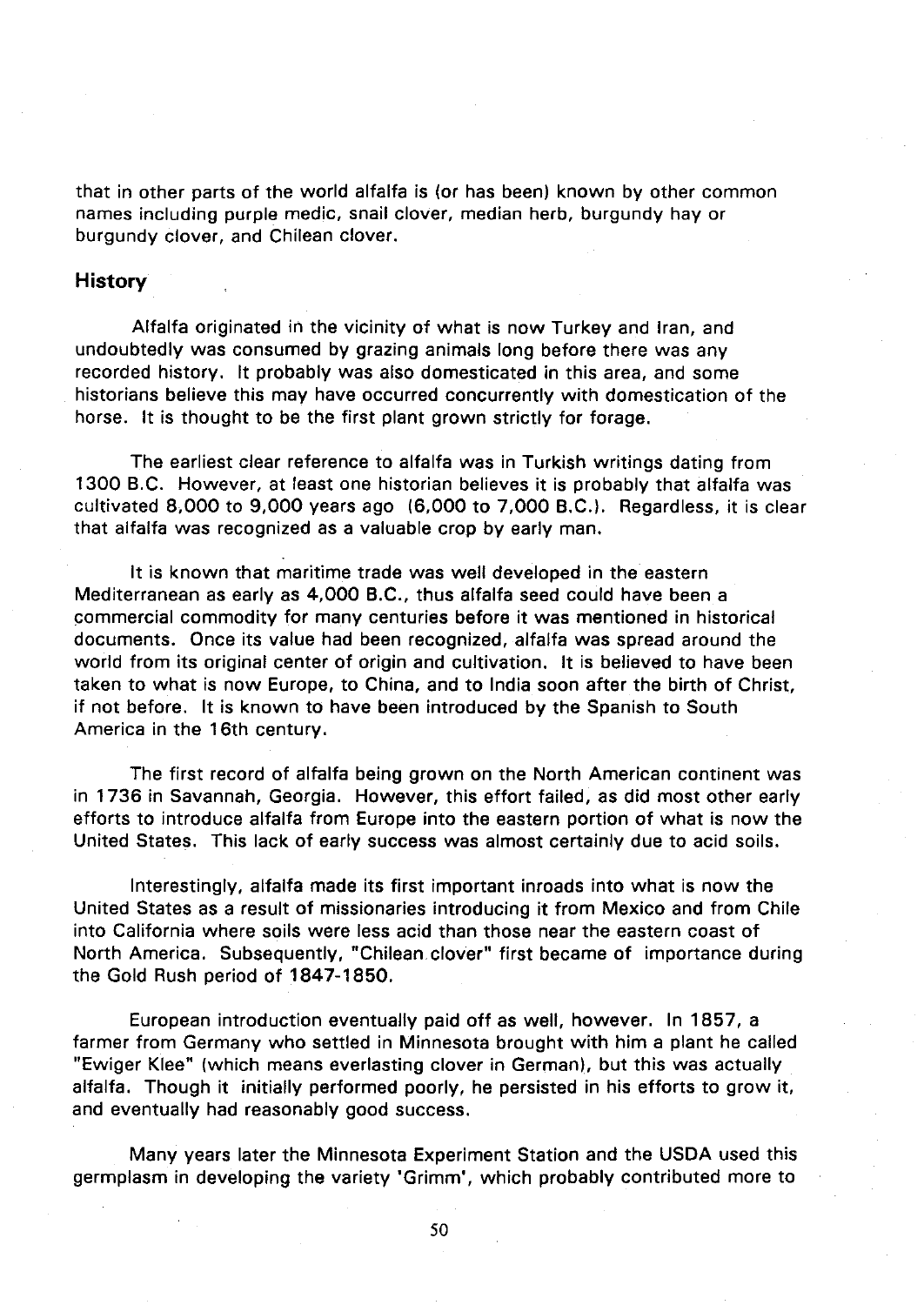the advancement of alfalfa in the United States than any other alfalfa introduction. Other winter-hardy germplasm sources brought in from Europe and Russia between 1850 and 1900 contributed as well.

# Distribution And Uses

Alfalfa is truly an international crop, and it is grown in temperate climates throughout the world. It is grown from inside the arctic circle in the northern hemisphere to southern South America. It is grown from sea level in some countries to elevations greater than 8,200 feet. It is grown without irrigation in some areas where annual precipitation is only around 8 inches and in other regions in which there are more than 90 inches of precipitation. There is even some acreage in Kenya, a country which lies on the equator.

It is estimated that there are more than 70 million acres of alfalfa grown around the world, with significant acreages present in North America, South America, Europe, Africa, Asia, Australia, and New Zealand. The ten highest acreages among countries in the world as of 1985 are provided in Table 1.

| World   |                       |            |
|---------|-----------------------|------------|
| Ranking | Country/Area          | Acreage    |
|         | <b>United States</b>  | 26,091,000 |
| 2       | Argentina             | 18,533,000 |
| 3       | Former USSR (Europe)  | 8,339,000  |
| 4       | Canada                | 6,287,000  |
| 5       | Italy                 | 3,212,000  |
| 6       | Former USSR (Siberia) | 2,780,000  |
| 7       | China                 | 2,372,000  |
| 8       | France                | 1,399,000  |
| 9       | Rumania               | 988,000    |
| 10      | <b>Bulgaria</b>       | 986,000    |

It is no secret that alfalfa can provide excellent nutrition for all types of forage-consuming animals. Production of more than 50 pounds of milk/dairy cow/day have been obtained from alfalfa/grass pasture alone. Beef gains of more than 1,000 pounds/acre have been reported on alfalfa/grass without supplementation. Fattening lambs have produced gains as high as 900 pounds/acre. (Incidentally, supplementing grain will further increase gain and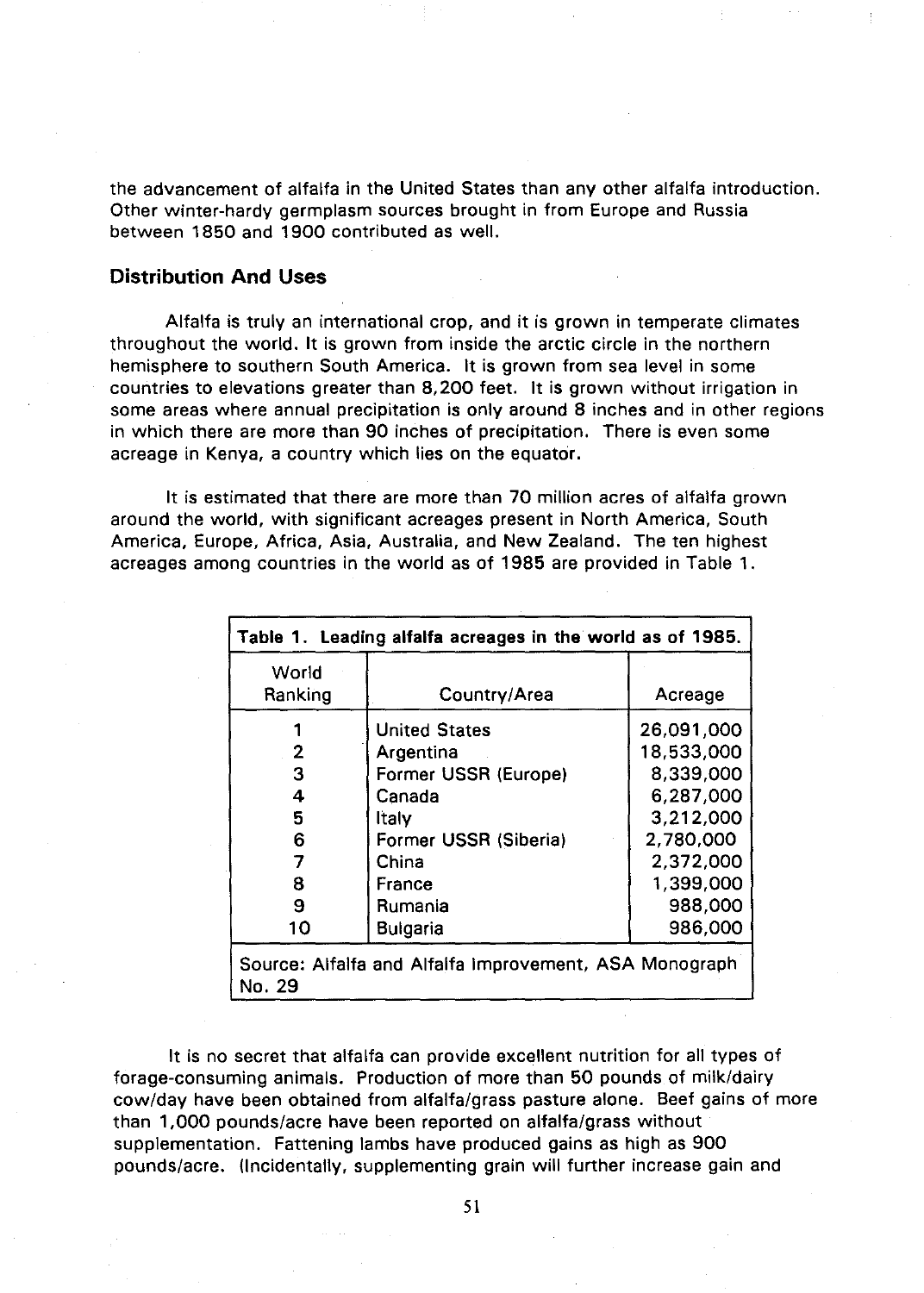market grade of some classes of animals grazing alfalfa, indicating that despite alfalfa's high digestibility, energy is still a limiting nutritional factor.)

In many parts of the world alfalfa is commonly used to provide nutrition for various other animals including goats, oxen, and water buffalo. Alfalfa hay is widely fed to horses, mules, and donkeys, of course, and can also be used to provide pasture for them. The crop is fed to camels in the Middle East, to llamas in South America, and to ostriches in South Africa. Alfalfa hay is also a preferred feed for zoo animals in the United States and elsewhere.

At one time alfalfa was commonly used to provide pasture for hogs, especially for breeding animals (older hogs are able to utilize alfalfa much better than are growing pigs). Though the crop is rarely used for poultry in the United States, in many parts of the world it is used with great success in pasturing poultry.

## **Physical Characteristics**

When growing in the field, alfalfa may contain as much as 80% moisture. This means that if a cutting taken for hay and baled at 16 to 18% moisture exceeds a yield of 1 ton or more/acre, over 1,000 gallons of water/acre must be lost from the hay prior to baling.

Most flowers of alfalfa are purple. However, occasionally a plant may be found which has an unusual flower color. This is due to the fact that germplasm from which alfalfa developed included *Medicago falcata*, which has yellow flowers. Consequently, an occasional alfalfa plant may have yellow, cream, white, or variated flowers.

Though farmers don't spend much time looking at alfalfa roots, most know that alfalfa has a taproot-type root system with branching of lateral roots near the soil surface and root hairs originating from the larger roots. It is known that drier soil leads to deeper and more branched rooting patterns in alfalfa than do more moist conditions. In some soils the plant's taproot can allow it to obtain moisture from depths of more than 20 feet.

We think of alfalfa as being a trifoliate-leaved species, but there are also multifoliate-leaved types. In fact, leaves with as many as 11 leaflets have been reported. At least one cultivar with almost all leaves exhibiting the multifoliate-leaved character has been released.

Leaf area index (LAI) is the ratio of plant leaf surface to land surface. This is an interesting and useful measurement because it provides insight regarding the potential for sunlight nterception, carbon dioxide exchange, and growth. The LAI of alfalfa is typically around 4 to 6 (4 to 6 times as much leaf surface as there is

52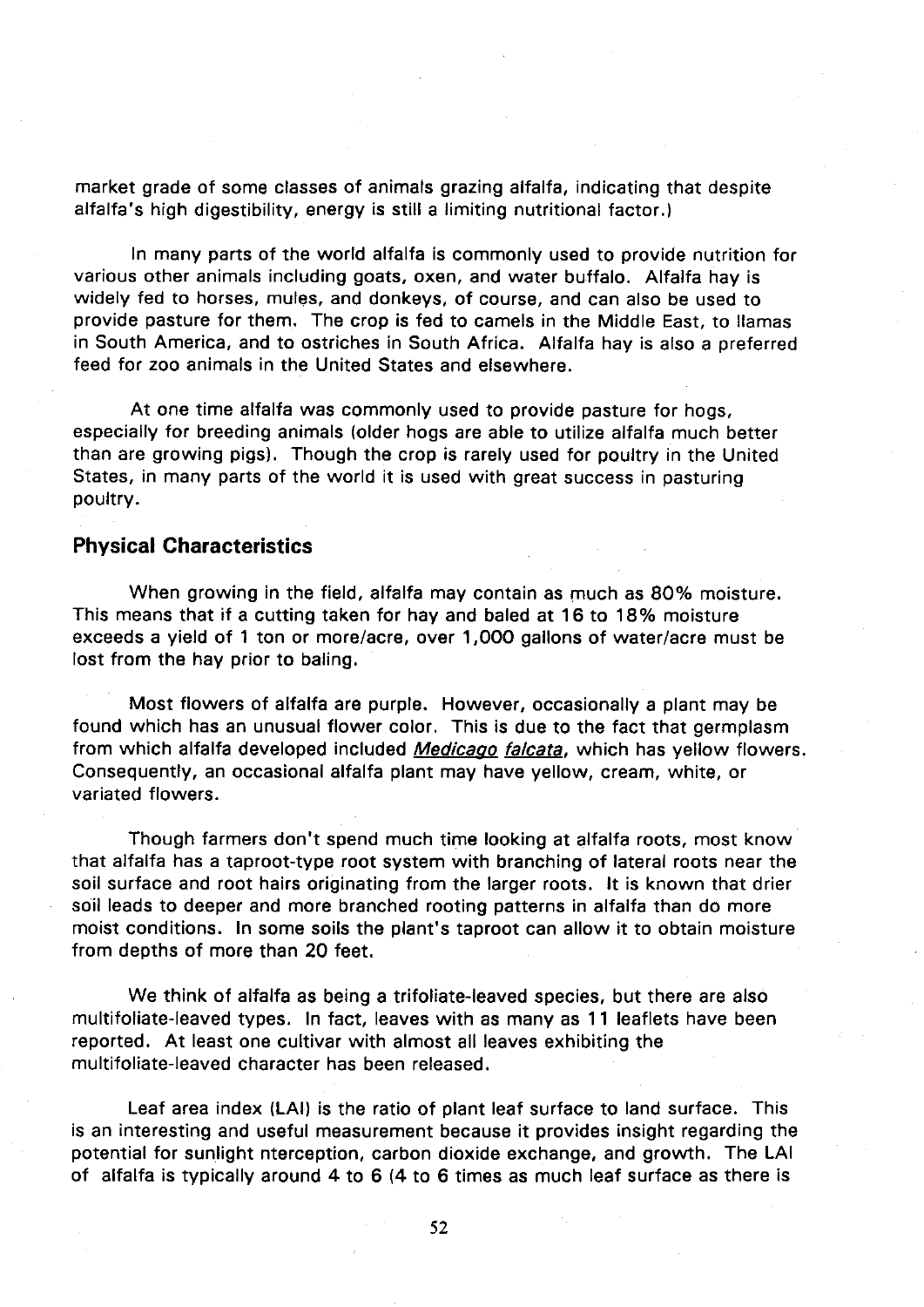land surface in a given area) during the first harvest or two of the year and then declines as harvest yields decline later in the growing season. However, in controlled environments, LAI's for alfalfa as high as 12 to 15 have been recorded.

The distribution of alfalfa leaves within the canopy varies depending on the growth stage of the crop. At about 2 weeks before harvest the largest concentration of leaf area will be in the upper portion of the canopy. However, at early to mid-flower the largest concentration of leaves will be in the middle of the canopy because new leaf formation in the upper portion of the canopy is suppressed during the reproductive phase.

Alfalfa leaves track the sun by changes in leaflet angle and by changes in compass direction, an ability which favors increased photosynthesis. Leaflets deep within the canopy are more effective at doing this than are upper leaves. However, when plants are under drought stress, this process doesn't work like it normally does. Thus, the plant's need to conserve moisture can override its need to increase sunlight interception.

#### **Nitrogen Fixation**

The biological nitrogen fixation which occurs as a result of the symbiotic relationship between legumes and Rhizobium bacteria is a unique and extremely important process, and alfalfa is one of the very best nitrogen-fixing legumes. Estimates of the annual nitrogen fixation have been as high as 413 pounds/acre, and around 200 pounds/acre is considered average from a good alfalfa stand. One scientist documented the fixation of near 160 pounds of N/acre during the establishment year.

#### **Pests**

Pests cause much economic loss in alfalfa production. It has been estimated that about one-fourth of the U.S. alfalfa hay crop and one-tenth of the seed crop are lost annually to diseases alone. In addition, over 100 insects are known to damage alfalfa. One researcher listed 21 diseases, 10 insects, and 3 nematodes as being major production hazards. Fortunately, not all of these are present in any one area or are present all of the time.

Plant breeding has significantly increased the resistance of alfalfa to plant diseases, and variety selection is therefore our primary weapon against disease losses. At present there are over 200 varieties of alfalfa commercially available in the United States, and numerous new varieties come available each year. Most commercially-available varieties have been developed by private companies.

The single most damaging pest of alfalfa in the U.S. is the alfalfa weevil. Most damage from this insect results from the feeding of alfalfa weevil larvae on

53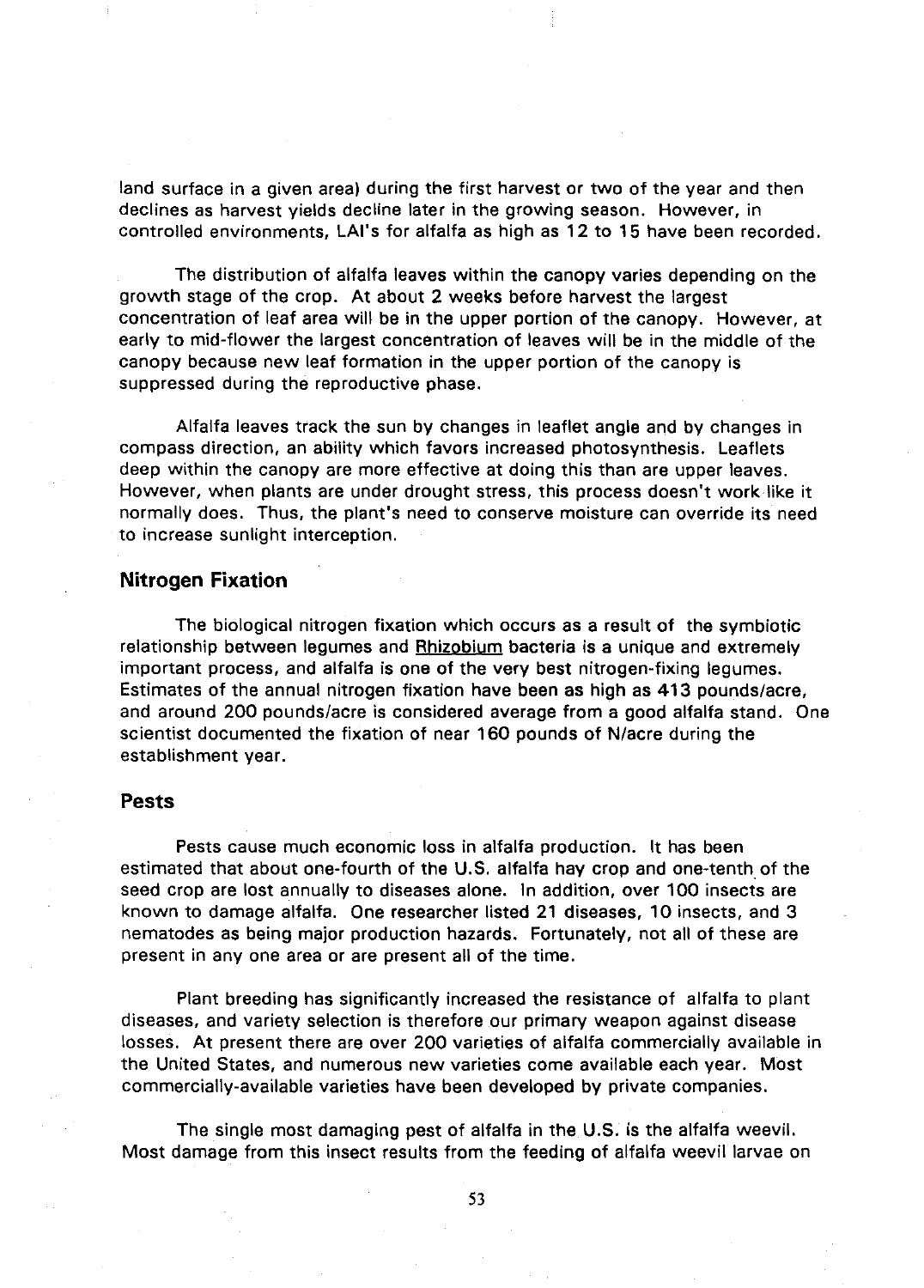interveinal tissue. However, in some locations it is possible (though rare) to have late season damage from this insect as well.

There are also more than a dozen species of blister beetles in the U.S., at least six of which can cause poisoning of livestock, especially horses. Some blister beetle species are more toxic than others. The larvae of some blister beetles are beneficial because they feed on the eggs of grasshoppers and crickets. Interestingly, because of this the populations of blister beetles tend to rise and fall with the rise and fall of grasshopper and cricket populations.

At least four species of grasshoppers are important pests of alfalfa. Weed control in alfalfa or in areas near alfalfa fields may help reduce grasshopper damage, because grasshoppers feed on many common weeds. Though various herbicides can be used to control weeds in alfalfa, the single best defense against weeds is a good stand of alfalfa, due to its competitive ability which arises.from its tremendous regrowth potential.

# **Forage Quality**

Even when alfalfa is in the prebud stage, leaves are more digestible and contain more nutrients than stems. However, extremely young stem tips may be equal in digestibility to leaves. As plants move from the early vegetative to the late bloom stages, the nutritive value of stems drops rapidly, but the forage quality of leaves deteriorates much more slowly. Leaf digestibility varies only slightly with maturity and position within the plant canopy.

The rate of change in digestibility in alfalfa is strongly affected by temperature. Therefore, the rate of decline in digestibility over time is faster in summer when the temperature is high than in spring or autumn when temperature is lower.

A decline in stand density has little or no direct effect on forage quality of alfalfa; the digestibility of alfalfa leaves and the digestibility of alfalfa forage overall is about the same regardless of stand density. Nonetheless, the forage quality of vegetative growth harvested from alfalfa fields may decline as alfalfa stands decline due to increased presence of weeds or companion grasses in the stand.

Drought stress reduces the vigor of alfalfa, often resulting in stunted plants and reduced yields, but drought-stressed alfalfa tends to be leafier and to have finer stems, reduced fiber concentration, and increased overall digestibility. Therefore, though drought reduces alfalfa yield, moderate drought stress may actually increase forage quality.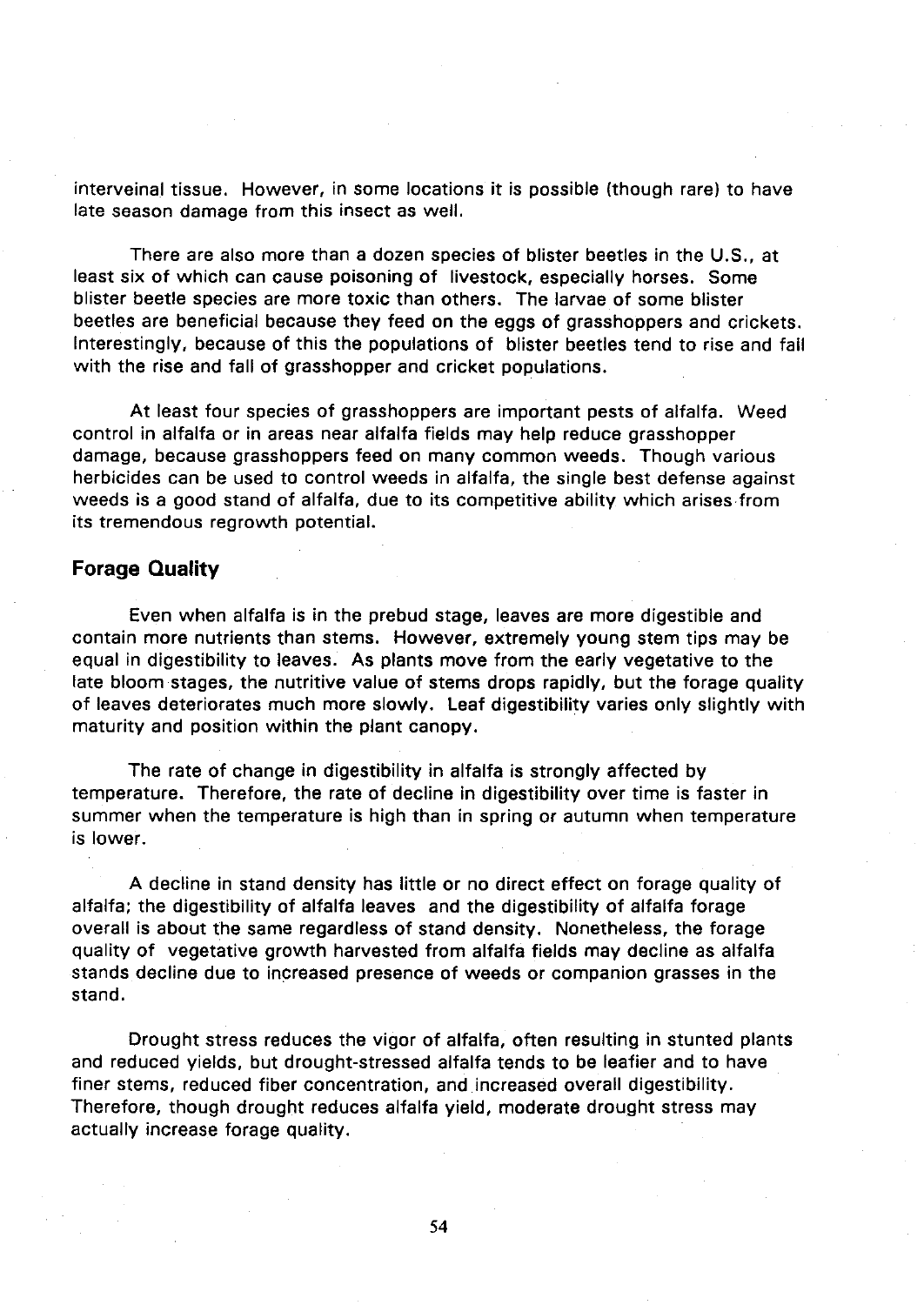# **Yield**

One of the reasons alfalfa is such an important and valuable crop is its high yield potential. A seasonal yield of over 24 tons/acre has been produced under irrigation in Arizona. In addition, seasonal yields of over 10 tons/acre have been obtained from non-irrigated alfalfa in several states, including Michigan and Kentucky.

Yields of alfalfa typically decline in successive harvests within a growing season. This is true in areas in which alfalfa is cut as many as 7 to 10 times/year as well as in areas in which it is only cut 3 times/year. This is believed to be primarily related to temperature and photoperiod influences.

Stand density has less effect on yield of alfalfa than it might seem it would have. Significant reductions in plant populations may have relatively little impact on yield (to a point at least), because as plant populations decline, alfalfa tends to produce more stems/plant, thus compensating at least partially for the reduced numbers of plants.

# **Food Reserves**

Carbohydrates (food reserves) are stored in the roots and crowns of alfalfa plants. The initial growth of alfalfa in spring or after each harvest must come from this stored food supply. Once there are enough leaves present, the amount of carbohydrates being produced by photosynthesis exceeds the needs of the plant for growth and respiration. The maximum amount of carbohydrates in the roots and crown occurs between 10% flower and full bloom. Thus, carbohydrate accumulation or depletion fluctuates sharply with frequency of harvest.

At high temperatures plant respiration may exceed the rate of photosynthesis. If this continues long enough, food reserves may be used up, especially if temperatures are high and the alfalfa is being harvested frequently. This phenomenon is sometimes called "heat induced plant starvation."

# **Seed And Seed Production**

Alfalfa seed are typically kidney shaped, but some seeds have unusual shapes due to forces that are exerted on them in the pod during seed formation. When mature, seeds are approximately 1 to 2 mm long, 1 to 2 mm wide, and 1 mm thick (about 0.04-0.08 inches long, 0.04-0.08 inches wide, and 0.04 inches thick). One researcher who analyzed 418 seed lots consisting of 39 cultivars found an average of 465 seeds/gram ( 13,286 seeds/ounce). Most alfalfa seed is either yellow or olive green to brown, but white- and black-seeded genotypes have been reported.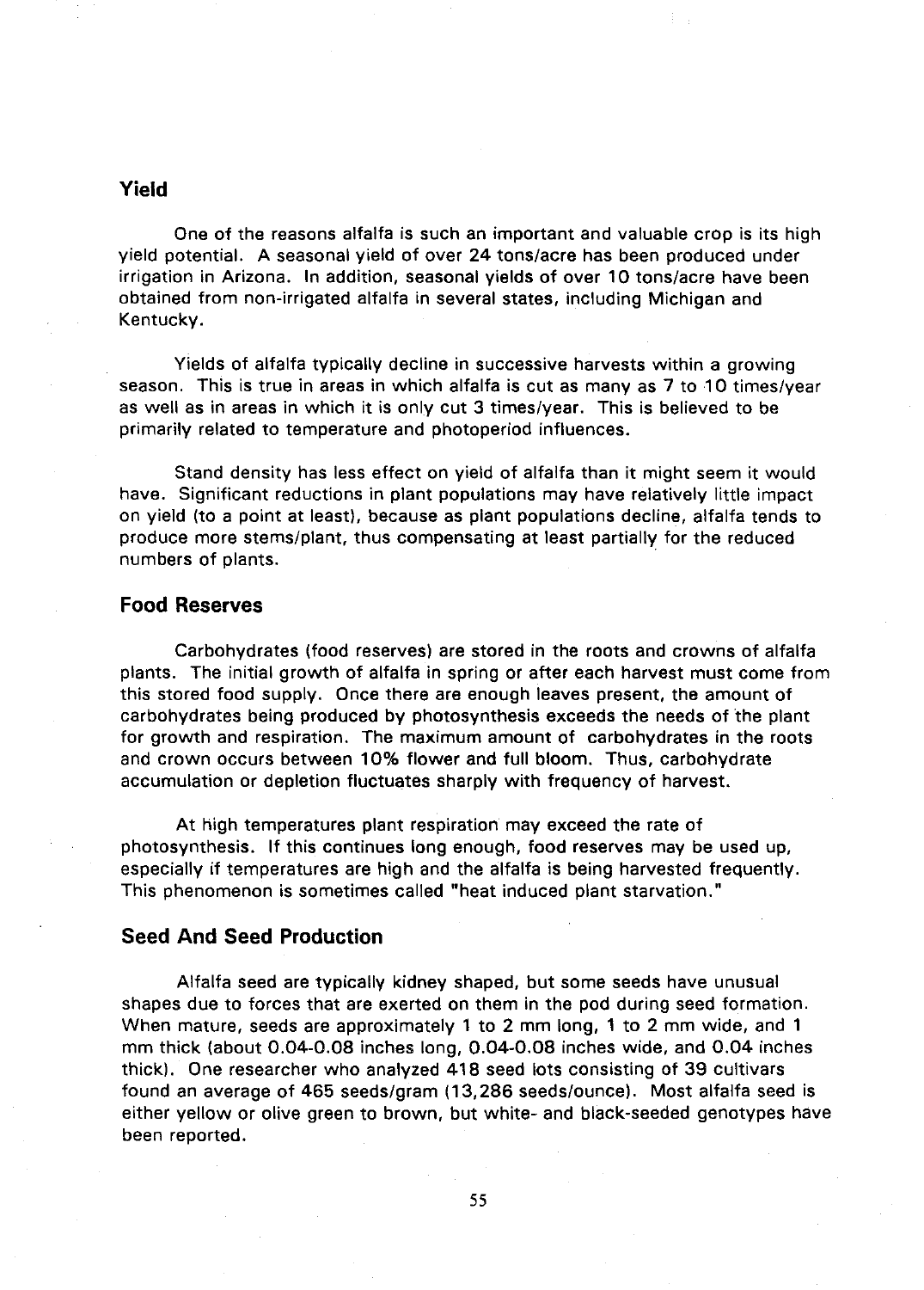"Hard seed" percentage in alfalfa varies greatly depending on several factors including variety, environmental conditions, and harvesting technique. Though alfalfa seeds contain a cuticle made up of fatty acids and waxes, the moisture barrier in hard seed of alfalfa is not the seed coat (as is the case with many plants); rather, it is a thickened layer of palisade cells which lies beneath the seed coat. It is relatively easy to reduce the hard seed percentage of alfalfa by mechanical means.

Under proper storage, alfalfa seed can remain viable for a long period of time. One investigator found 7% viability in a seed lot which had been stored for 70 years. In another experiment, 3 lots which had been kept at subfreezing temperatures for 20 years had declines of germination that were only between 3 and 13%.

Alfalfa seed yields sometimes exceed 1 ,800 pounds/acre and the annual production of alfalfa seed in the U.S. is usually more than 110 million pounds. Most of this production is in the states of California, Oregon, Idaho, Washington, and Nevada.

Use of bees for alfalfa seed production is a science unto itself. Honey bees, alkali bees, and leafcutter bees are used in various areas to provide pollination. When honey bees are used, more than two colonies/acre can be beneficial as the most effective pollination activity occurs within a 300 foot radius of a colony.

Unless fields are small, it is more effective to place honey bee colonies within fields than around the borders. Placing barrels of water at various points within a field help keep the bees working in the alfalfa. Beekeepers must monitor the hives closely during the pollination period and periodically add more honey supers with empty frames within them to keep bee activity high.

Alkali bees and leafcutter bees are solitary insects used to pollinate alfalfa in the Northwest. Alkali bees live within the soil. Some alkali bee beds occur naturally, but special beds can be prepared for them as well. Leafcutter bees live in holes in wood or other materials, and suitable habitat for them can be artificially constructed and then be transported from location to location as needed.

# **Conclusion**

Alfalfa has been an important forage crop for centuries and, not surprisingly, has therefore been the focus of more research than any other forage species. Countless experiments have generated reams of data and have revealed many facts about this valuable species. Even some of the less widely-known (or less frequently discussed) facts about alfalfa are interesting and help provide insight regarding this remarkable plant.